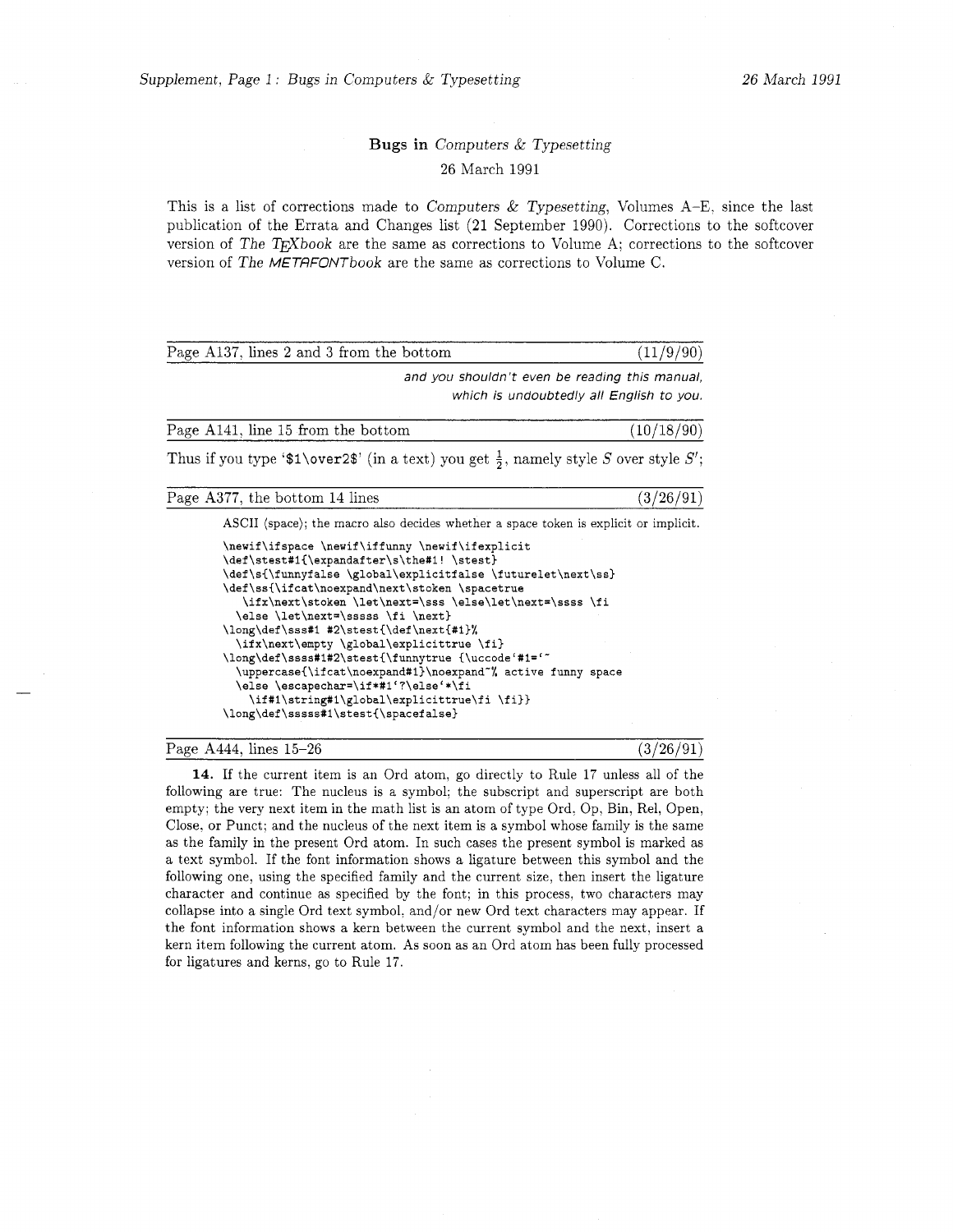| Page C11, replacement for second quotation at bottom of page                                                                                                                                                                                       | (9/27/90)                       |
|----------------------------------------------------------------------------------------------------------------------------------------------------------------------------------------------------------------------------------------------------|---------------------------------|
| To anyone who has lived in a modern American city (except Boston)<br>at least one of the underlying ideas of Descartes' analytic geometry<br>will seem ridiculously evident. Yet, as remarked,<br>it took mathematicians all of two thousand years | to arrive at this simple thing. |
| -- ERIC TEMPLE BELL, Mathematics: Queen and Servant of Science (1951)                                                                                                                                                                              |                                 |
| Page C262, line 15                                                                                                                                                                                                                                 | (3/26/91)                       |
| string base_name, base_version; base_name="plain"; base_version="2.7";                                                                                                                                                                             |                                 |
| Page C262, lines 19-21                                                                                                                                                                                                                             | (11/9/90)                       |
| for commonly occurring idioms. For example, 'stop "hello"' displays 'hello' on the<br>terminal and waits until (return) is typed.                                                                                                                  |                                 |
| def upto = step 1 until enddef; def downto = step -1 until enddef;                                                                                                                                                                                 |                                 |
| Page C271, line 17 from the bottom                                                                                                                                                                                                                 | (3/26/91)                       |
| currentpen_path shifted (z.t_) withpen penspeck enddef;                                                                                                                                                                                            |                                 |
| Page C329, line 325                                                                                                                                                                                                                                | (12/29/90)                      |
| which can be used to specify a nonstandard file area or directory name for the gray                                                                                                                                                                |                                 |
| Page C347, left column                                                                                                                                                                                                                             | (9/27/90)                       |
| Bell, Eric Temple, 11.                                                                                                                                                                                                                             |                                 |
| Page C347, Bront"e entry                                                                                                                                                                                                                           | (1/29/91)                       |
| The accent was clobbered; her name should, of course, be Brontë. Fix the entries for Dürer,<br>Möbius, and Stravinsky in the same way.]                                                                                                            |                                 |
| Page C349, left column                                                                                                                                                                                                                             | (9/27/90)                       |
| Descartes, René, 6, 11, 19.                                                                                                                                                                                                                        |                                 |
| Page C356, right column                                                                                                                                                                                                                            | (9/27/90)                       |
| [remove the entry for Rex Stout.]                                                                                                                                                                                                                  |                                 |
| Page C358, right column                                                                                                                                                                                                                            | (9/27/90)                       |

[remove the entry for Nero Wolfe.]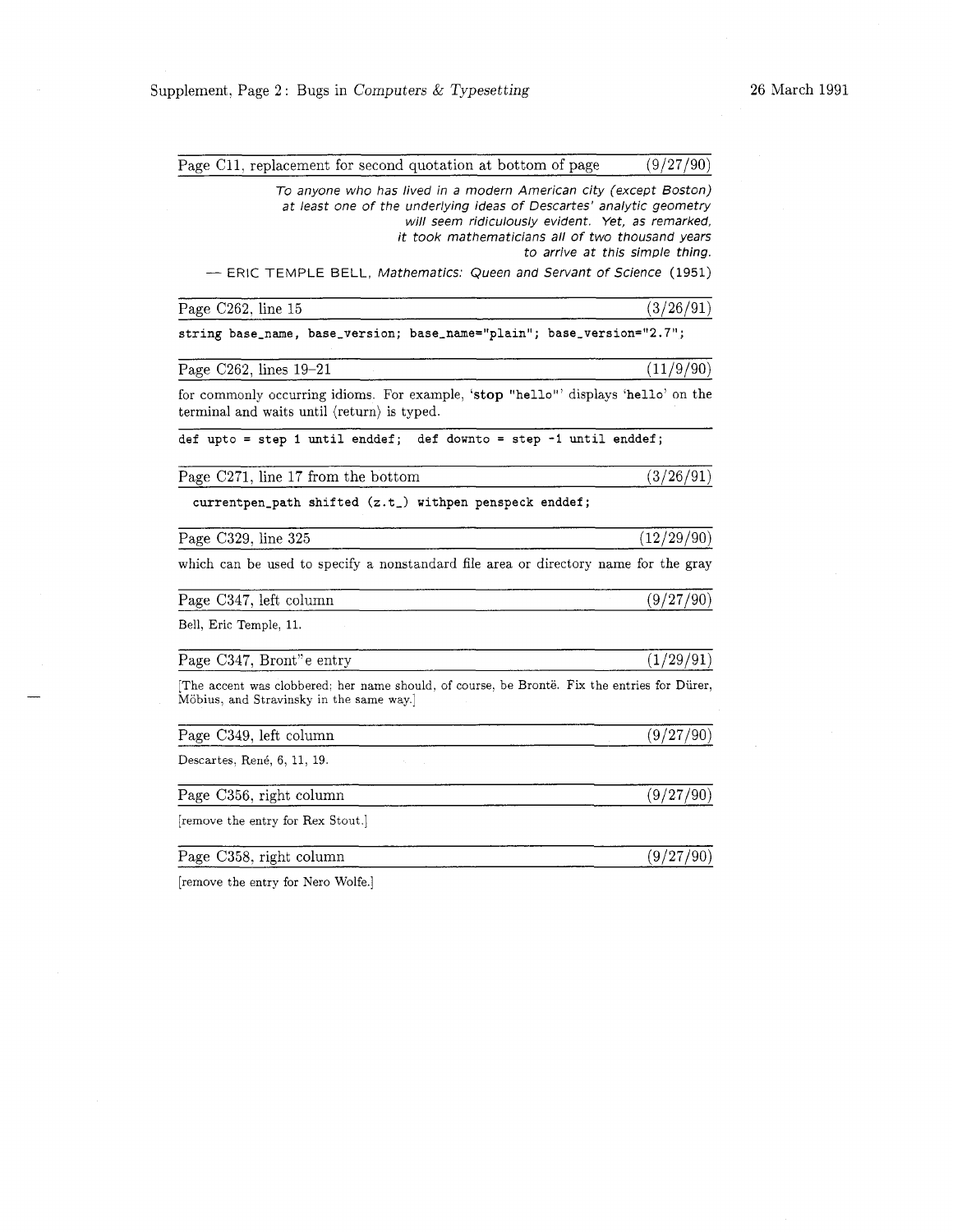Supplement, Page 3: Changes to the Programs and Fonts 26 March 1991

# Changes to the Programs and Fonts 26 March 1991

### **T<sub>F</sub>X**

-------------

Changes subsequent to errata publication, 21 September 1990:

Note: When making change 376, I forgot to delete the redundant code in module 883, and I should also have changed the name of that module. These cosmetic changes (and some changes to the comments) were made in version 3.14, in addition to the following two changes. ------------- 393. Show unprintable characters in font id's (Wayne Sullivan, Dec 1990) Qx module 63 print(s); QY slow-print (s) ; Qz Qx module 262 can now be spruced up else begin  $print\_esc("")$ ;  $slow\_print(text(p))$ ; QY else begin print\_esc(text(p)); Qz Qx and module 263 likewise else begin print\_esc(""); slow\_print(text(p)); end ; QY else print\_esc(text(p)); Qz 394. Avoid range check if total\_pages>65535 (Eberhard Mattes, Dec 1990) Qx module 642 dvi-out (total-pages div 256) ; dvi-out (total-pages mod 256) ;Q/ QY dvi-out ((total-pages div 256) mod 256) ; dvi-out (total-pages mod 256) ;Q/ Qz ----------- 395. The absolutely final change (to be made after my death) Qx module 2  $Qd$  banner=='This is TeX, Version 3.14' {printed when \TeX\ starts} QY Qd banner=='This is TeX, Version \$\pi\$' {printed when \TeX\ starts) Qz My last will and testament for TeX is that no further changes be made under any circumstances. Improved systems should not be called simply 'TeX'; that name, unqualified, should refer only to the program for which I have taken personal responsibility. -- Don Knuth